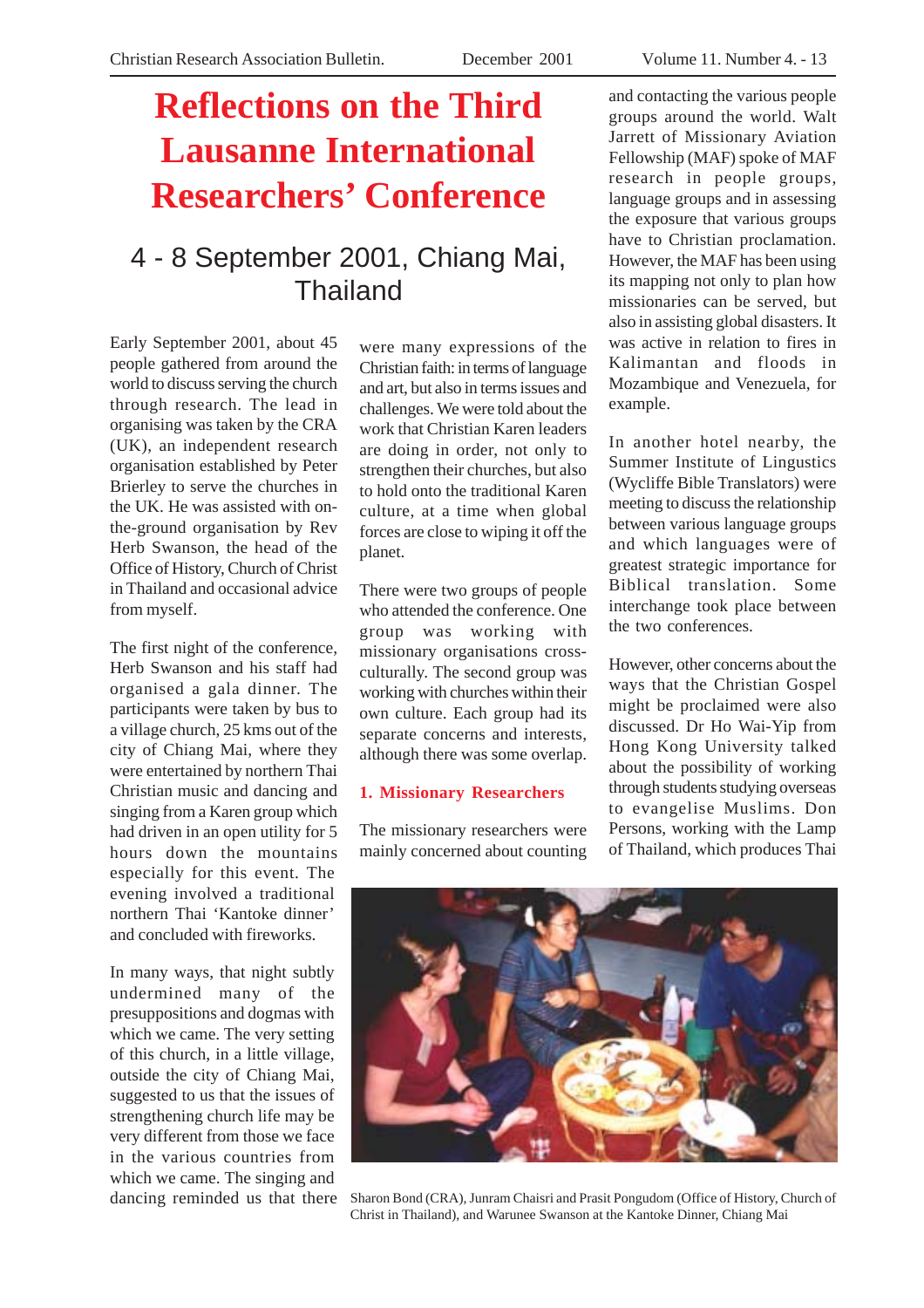Bible studies primarily for people who are not involved in churches, spoke of the problems in developing educational programs which were relevant to those who studied them.

John Easterling, professor of cross-cultural ministries at Northwestern College in the USA took up quite a different theme. He spoke about the Urbana Conference which is held regularly in the United States to challenge young Americans to global evangelism. The Urbana Conference feeds many young people into missionary agencies and colleges. He argued that, while it had changed style over recent years, and the old divisions between evangelism and social justice were no longer as evident. the Urbana Conference had lost none of its impact.

Dr David Greenlee of Operation Mobilization, based in Cyprus, spoke of the need to be rigorous in research. He noted how some mission groups have gone to specific places and claimed to have made many converts, but on further checking, it has been found that almost no one had continued in the Christian faith. He noted how many statistical reports are based on very poor survey instruments which do not reveal the true state of affairs.

#### **2. Building Healthy Churches**

The major orientation of the conference, however, was building healthy churches - the major concern of those working in their own cultures. Almost all the researchers reported decline, not only in numbers but in vitality, in the churches with which they were working.

Michael Jeffarian was a member of the team of researchers who

had been working with Rev Dr Barrett to revise the World Christian Encyclopedia. He explained the processes whereby the research team had gathered information from every country around the world, putting it together in a comprehensive and systematic way to provide an overall global picture of Christianity. He argued that while there was still growth in actual numbers of Christians at a global level, there was a decline in Europe and an expected decline in North America. There had been a slight overall decline in the percentage of Christians in the world population.

In the discussion, it became evident that there were many similar themes around the world in terms of interest in spirituality, but rejection of the institutional church. However, the responses to the situation were quite various.

#### *1. Try harder at church growth*

Gary McIntosh, from California, USA, argued that the Church Growth methodologies were still the best in growing faithful churches. He suggested that the way forward involved a renewed commitment to the authority of the Bible, to prayer, and to growing the church both numerically and in terms of discipleship. He noted that, in a post-modern world, it may be necessary to allow people to bond first before they come to belief and growth in faith.

He spoke too of the importance of cultural relevance in the ways the Gospel is 'packaged', noting the increased 'tribalisation' of culture along with the global 'uni-culture'. He suggested the churches should focus on target groups of people who are receptive.

Volume 11. Number 4. - 14 December 2001 Christian Research Association Bulletin.

Within this context, he suggested that it was important to develop simple church structures which make possible quick decisions, changing targets and speedy communication. At the same time, ministry should be a matter of team work, and church growth would involve discovering ways of moving people from pew to ministry.

### *2. Renewed efforts and new strategies at points of weakness*

Peter Brierley, head of the CRA (UK), spoke of church decline in England. He noted the widespread trends of:

- fewer people attending in most denominations and sectors of the church, including the evangelical and charismatic;
- those who do attend, attending less frequently;
- and a particular decline among the numbers of children attending, dropping at the rate of about 1000 per week.

Peter Brierley argued that people were not giving up on their faith. but that the nature of the church was changing.

One denomination which had taken the challenges seriously was the Salvation Army. It was developing new patterns of activities including children's activities after school (instead of Sunday School) and at supermarkets (while their parents did their shopping). It had put much effort into counselling services and into lunch-time services in city centres. It was seeing some response to these efforts.

#### *3. Encouraging variety*

Several papers noted that the future of the church would lie in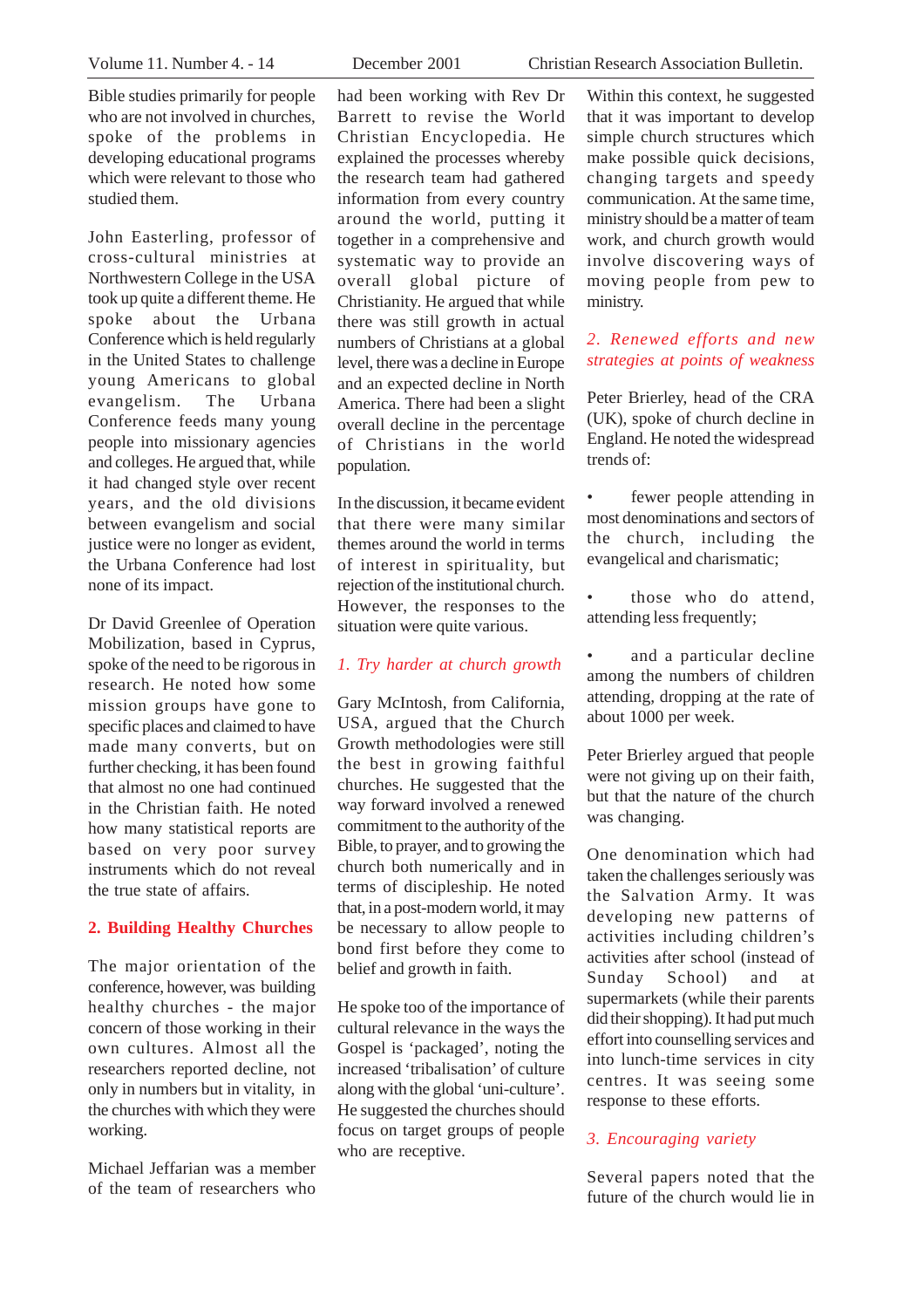greater variety of forms and methods. Peter Kaldor spoke on this theme, arguing that the future did not lie in a single form or single solution to the nature of church life. There would be a place in the future for large regional churches and small, focused churches. There would be traditional forms of church congregation and many experimental forms.

Part of the challenge for church organisations is to recognise the variety that is already emerging, to own that variety and seek ways of appropriately supporting the various forms.

Sharon Bond presented a paper based on the survey of Christian Education in congregations of the Uniting Church in Australia. She argued that there was a real need for variety in Christian education to cater for the interests and concerns of various people and to cater for the various ways in which people learn. (See pages 8-11 of this edition of *Pointers*.)

#### *4. Building relationships*

Heather Wraight of the CRA (UK) presented a paper based on focus groups among women in churches and drawing attention to some of their particular needs and concerns. She reported that, for most women, the key to involvement in church life was relationships. They saw the church as providing 'a safe place where people are accepted and appreciated for who they are'.

Heather Wraight noted that there was a strong sense of loyalty among the women. Most felt that their faith grew through the relationships they had with each other. If those relationships were not working, often there was a felt strain in their relationships with God.

Some of the women had left the church for a period of time mostly because of broken relationships. They had returned because of the care of people who kept in touch and because of their desire to belong.

Heather Wraight reported that the women felt that the church structures were 'masculine', run for the benefit of men rather than women. Many women felt marginalised by the structures. It was the relationships which, for them, turned a 'group of disparate people into a body'.

#### *5. Creating community*

One emphasis in my own presentation was the need for churches to create community rather than merely serve it. I also argued that the structures of new church communities may be of greater variety of forms than we currently recognise. For example, some churches may occur in small networks of people which were oriented to a specific task or interest. At the other end of the scale, churches might begin a process of engaging with people through large festivals organised by many churches across a

whole city. The theme of community

was also taken up by Darrell Jackson, a researcher with the Baptist Union of Great Britain. He noted that there had been a small up-swing in the numbers of baptisms and in attendance at services in the 1990s and suggested this had occurred because the church was offering a sense of community.

Building on the social capital literature, Darrell Jackson argued that the idea of 'bridging capital' suggests a 'dispersed model of church engagement', exploring a great variety of ways in which the church would exist.

... [T]he point of entry into the churches of the UK is no longer a large, panelled oak door. Points of entry into the body of Christ will increasingly be those places in which his body is present and dispersed. The life of Jesus will be reflected in lives lived beyond and outside of the self.

#### *6. Working with churches*

Another theme, addressed most thoroughly by Herbert Swanson in a paper about working among the Thai churches, was the importance of researchers working with churches and not 'over' them. Herb Swanson spoke of the ways the Office of History of the Church of Christ in Thailand had conducted historical research with churches in order to help them work through questions of the future.

Researchers from the Office of History had been going into churches, interviewing members of the church about the past,

*Pointers,* the bulletin of the Christian Research *Pointers,* the bulletin of the Christian Research Association, is published by the Christian Research Association, is published by the Christian Research Association, Locked Bag 23, Kew, 3101, four times Association, Locked Bag 23, Kew, 3101, four times a year: March, June, October and December. Office a year: March, June, October and December. Office phone: 03-9816-9468; fax: 03-9816-9617. Each phone: 03-9816-9468; fax: 03-9816-9617. Email: phone. 05-2010-2400, tax. 05-2010-2017. Email.<br>admin@cra.org.au. Each edition is reviewed by a the CRA board prior to publication. committee appointed by the CRA board prior to  $\mathcal{L}_{\text{P}}$ publication.

Personal Associate Members pay \$110 and more. They receive *Pointers* and all other Christian Institutional Members pay \$137.50 per annum or mstructional Members pay \$137.30 per annum or<br>more. They receive *Pointers* and all other Christian more. They receive *Pointers* and an other emistian<br>Research Association publications. Subscription Australia). to *Pointers* alone is \$26.40 per annum (within  $T_{\text{total}}$ Australia).

The acceptance and publication of copy does not *Phic acceptance and problemation of copy does not* indicate editorial endorsement. Material from *Pointers* may be quoted provided appropriate rothers may be quoted provided appropriate<br>acknowledgment and citation of the source is given. acknowledgment and enation of the source is given.<br>Whole articles, charts, tables and graphs may not be reproduced without written permission.

Contributing editor: Philip Hughes